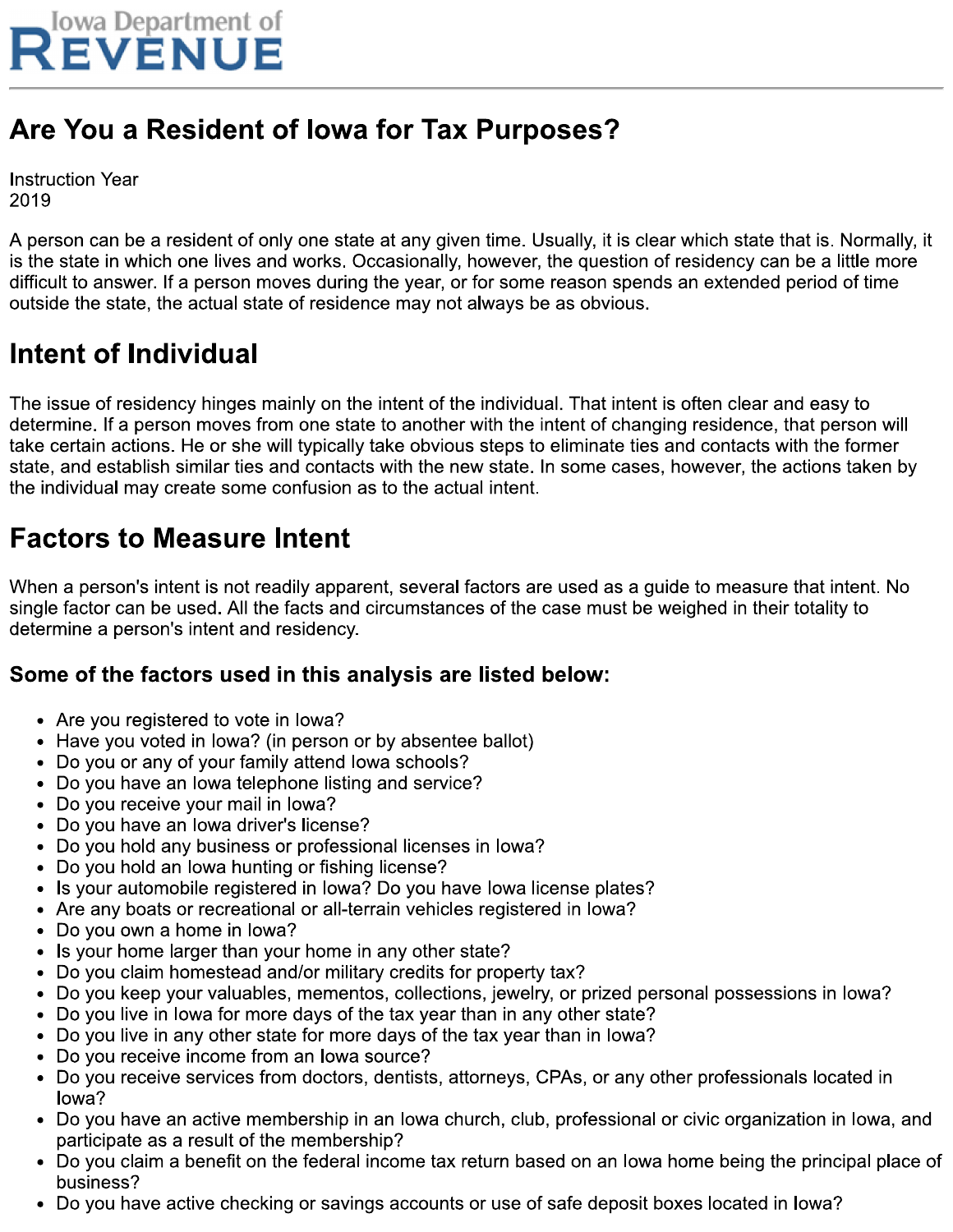- Do you have a location of employment in lowa or active participation in a business within lowa?
- Is lowa the state of residency in your Last Will and Testament?

Please keep in mind that no single factor will typically be sufficient to make a residency determination. When viewed as a whole, the answers to the above questions will generally give a good indication as to the individual's intent, and therefore, to the state of residence.

# **Residency Rules**

For more details on the subject of residency, including several examples, please refer to Iowa Administrative Code rule 701--38.17.

### **Military Members and Spouses**

Members of the military and their spouses should reference lowa Tax Responsibilities of Military Personnel for additional information.

Source URL: http://tax.iowa.gov/expanded-instructions/are-you-resident-iowa-tax-purposes-2019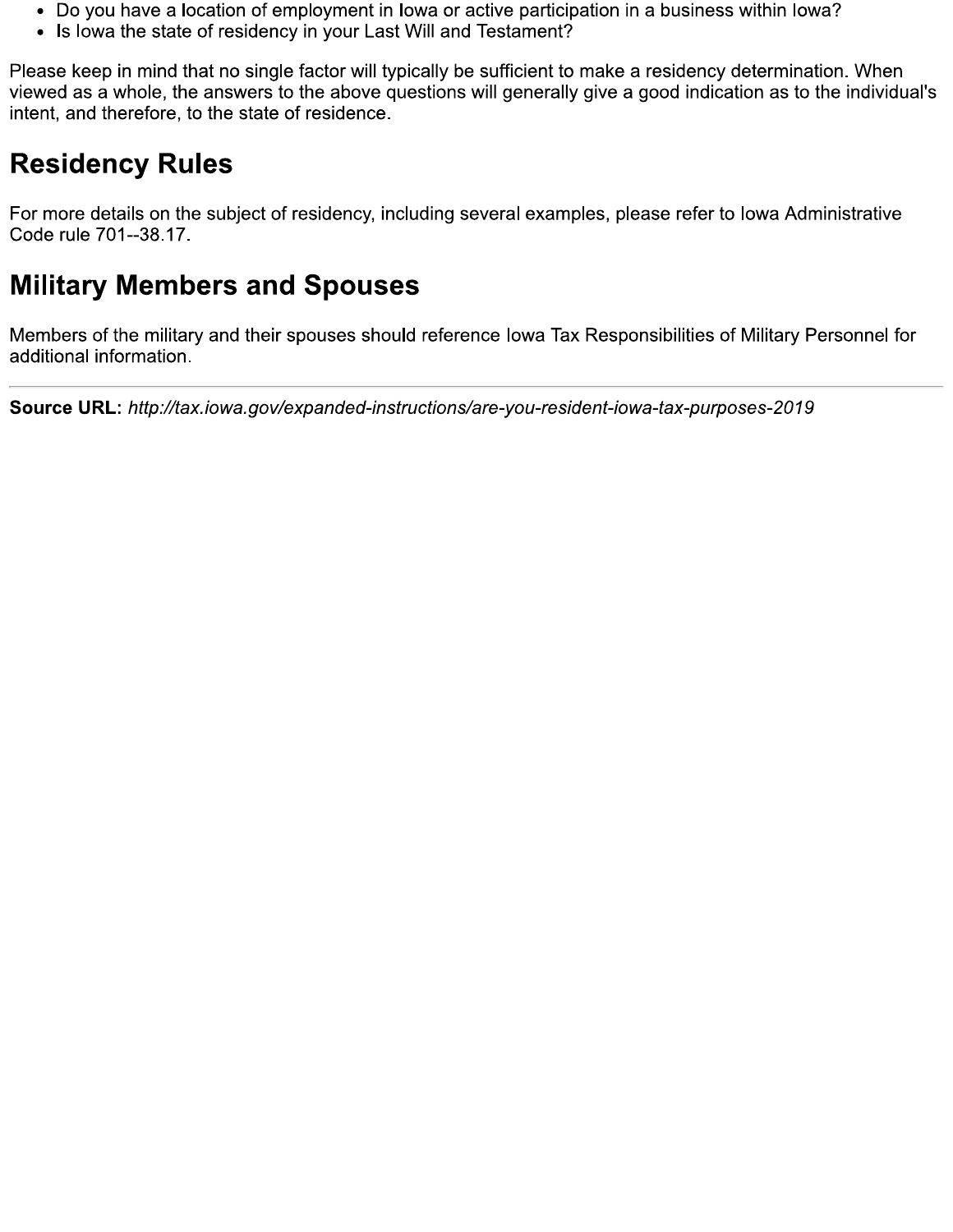**701—38.17 (422) Resident determination.** For Iowa individual income tax purposes, an individual is <sup>a</sup> "resident" if: (1) the individual maintains <sup>a</sup> permanen<sup>t</sup> place of abode within the state, or (2) the individual is domiciled in the state. An individual who is determined to be <sup>a</sup> "resident" of Iowa is subject to Iowa income tax on all the individual's income for the taxable year, no matter whether the income is earned within Iowa or outside of Iowa, excep<sup>t</sup> when an item of income is specifically exempted from taxation by <sup>a</sup> provision of federal or Iowa law.

**38.17(1)** *Permanent place of abode.* The establishment of <sup>a</sup> permanen<sup>t</sup> place of abode requires the maintenance of <sup>a</sup> place of abode over <sup>a</sup> sufficient period of time to create <sup>a</sup> well-settled physical connection with <sup>a</sup> given locality. Significant factors, among others, to be considered in determining whether an individual maintains such <sup>a</sup> permanen<sup>t</sup> place of abode are: (1) the amount of time the individual spends in the locality; (2) the nature of the individual's place of abode; (3) the individual's activities in the locality; and (4) the individual's intentions with regard to the length and nature of the individual's stay.

There is <sup>a</sup> rebuttable presumption that an individual is maintaining <sup>a</sup> "permanent place of abode" if the individual maintains <sup>a</sup> place of abode within this state and spends more than 183 days of the tax year within this state. The term "place of abode" includes <sup>a</sup> house, apartment, condominium, mobile home, or other dwelling place maintained or occupied by the individual whether or not owned or rented by the individual. Situations where presence in the state for 183 days of the tax year may not cause an individual to be considered to be maintaining <sup>a</sup> "permanent place of abode" would include situations where presence in the state is not voluntary, such as confinement to <sup>a</sup> correctional facility or an extended hospital stay.

**38.17(2)** *Domicile.* An individual is "domiciled" in this state if the individual intends to permanently or indefinitely reside in Iowa and intends to return to Iowa whenever the individual may be absent from this state. Individuals who have moved into this state are domiciled in Iowa if the following three elements exist: (1) <sup>a</sup> definite abandonment of <sup>a</sup> former domicile; (2) actual removal to, and physical presence in this state; and (3) <sup>a</sup> bona fide intention to change domicile and to remain in this state permanently or indefinitely. *Julson v. Julson,* 255 Iowa 301, 122 N.W.2d 329, 331 (1963).

Every person has one and only one domicile. Domicile, for purposes of determining when an individual is "domiciled in this state," is largely <sup>a</sup> matter of intention which must be freely and voluntarily exercised. The intention to change one's domicile must be presen<sup>t</sup> and fixed and not dependent upon the happening of some future or contingent event. Because it is essentially <sup>a</sup> matter of intent, precedents are of slight assistance and the determination of the place of domicile depends upon all the facts and circumstances in each case.

Once an individual is domiciled in Iowa, that status is retained until such time as the individual takes positive action to become domiciled in another state or country, relinquishes the rights and privileges of residency in Iowa, and meets the criteria set forth from *Julson v. Julson,* 255 Iowa 301, 122 N.W.2d, 329, 331 (1963). The director may require an individual claiming domicile outside the state of Iowa to provide documentation supporting establishment of another domicile. Absence from the state for 183 days of the tax year or for any other extended period of time does not alone show abandonment of an Iowa domicile.

*a.* There is <sup>a</sup> rebuttable presumption that an individual is domiciled in Iowa if the individual meets the following factors:

(1) Maintains <sup>a</sup> residence or place of abode in Iowa, whether owned, rented, or occupied, even if the individual is in Iowa less than 183 days of the tax year, and either

- (2) Claims <sup>a</sup> homestead credit or military tax exemption on <sup>a</sup> home in Iowa, or
- (3) Is registered to vote in Iowa, or
- (4) Maintains an Iowa driver's license, or

(5) Does not reside in an abode in any other state for more days of the tax year than the individual resides in Iowa.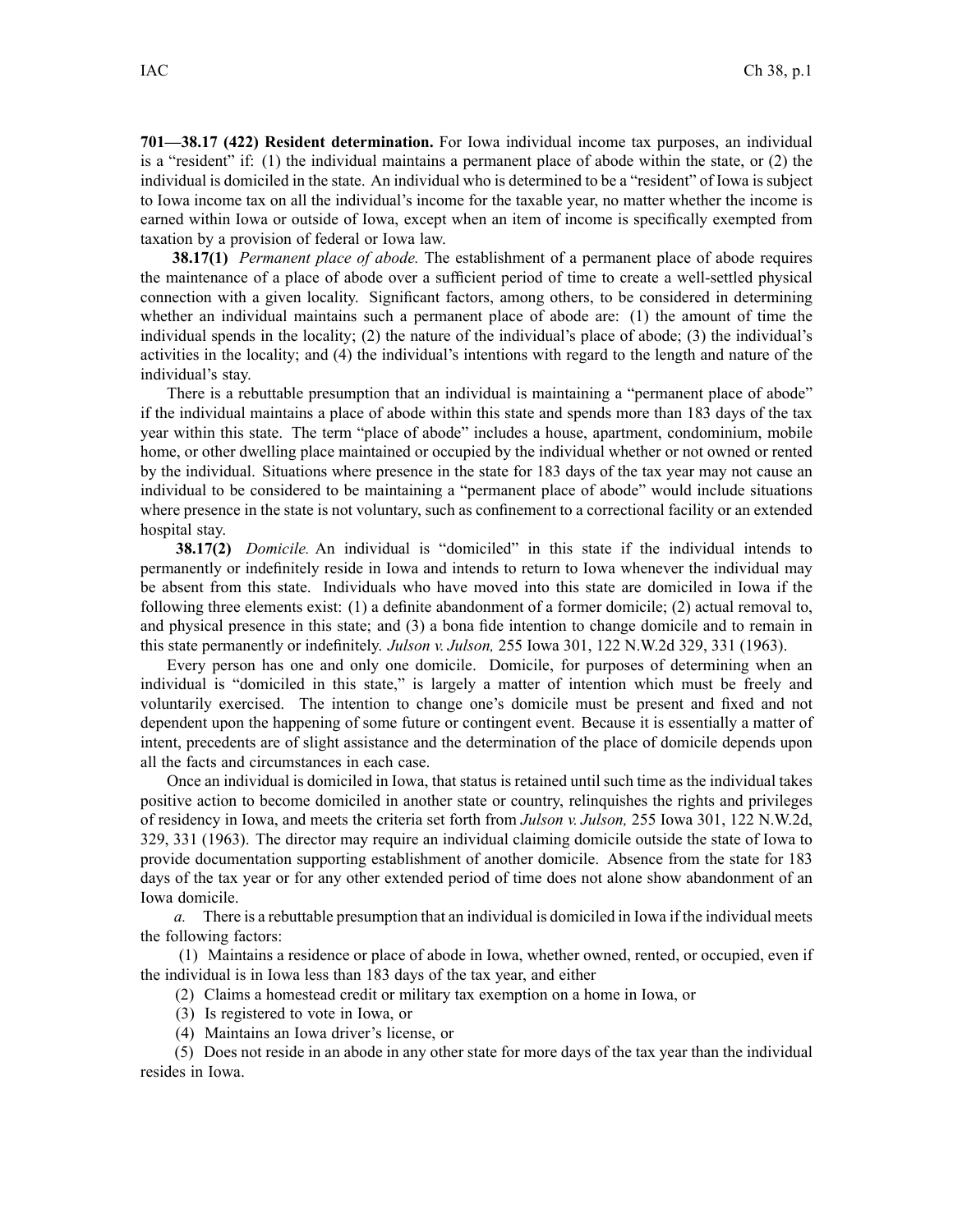*b.* There is <sup>a</sup> rebuttable presumption that an individual is not domiciled in Iowa if the individual meets all of the following factors:

(1) Does not claim <sup>a</sup> homestead credit or military exemption on <sup>a</sup> home in Iowa,

- (2) Is not registered to vote in Iowa,
- (3) Does not maintain an Iowa driver's license,
- (4) Is in Iowa less than 183 days of the tax year; and

(5) The individual maintains <sup>a</sup> place of abode outside of Iowa where the individual resides for at least 183 days of the tax year.

*c.* In addition to the factors listed for the above rebuttable presumptions for "permanent place of abode" or "domicile," some of the nonexclusive factors to consider in determining whether an individual is <sup>a</sup> resident of Iowa are as follows:

(1) Maintains <sup>a</sup> place of abode in Iowa, whether owned, rented, or occupied.

(2) Maintains an Iowa driver's license.

(3) Maintains active membership in an Iowa church, club, or professional organization and participates as <sup>a</sup> result of such membership.

(4) Documents, such as tax forms, legal documents, and correspondence, initiated during tax periods, use an Iowa address. Legal documents could include wills, deeds, or other contracts.

(5) Immediate family members residing in Iowa who are claimed as dependents or rely, in whole or in part, on the taxpayer for their support.

(6) Vehicles registered in Iowa.

- (7) Location of employment or active participation in <sup>a</sup> business within Iowa.
- (8) Active checking or savings accounts or use of safe deposit boxes located in Iowa.

(9) Claims <sup>a</sup> benefit on the federal income tax return based upon an Iowa home being the principal place of residence. Examples include mortgage interest on principal residence and travel expenses while away from the principal place of residence.

(10)Receives <sup>a</sup> number of services in Iowa from doctors, dentists, attorneys, CPAs or other professionals.

Unless shown to the contrary, married persons are presumed to have the same residence. Ordinarily, the residence of <sup>a</sup> minor is that of the person who has permanen<sup>t</sup> custody over the minor.

An individual may qualify as <sup>a</sup> part-year resident of Iowa by: (1) not maintaining <sup>a</sup> permanen<sup>t</sup> place of abode; and (2) not having <sup>a</sup> domicile in Iowa for the entire tax year. In determining part-year resident status, whether an individual is in or out of Iowa for 183 days may not be <sup>a</sup> factor.

**38.17(3)** *Resident determination for individuals on active duty military service.* The Soldiers and Sailors Civil Relief Act provides in 50 U.S.C. Appx § 574(1) that members of the armed forces of the United States shall not be deemed to have lost <sup>a</sup> residence or domicile in any state, solely by being absent from that state in compliance with military or naval orders, or to have acquired <sup>a</sup> residence or domicile in another state while being absent from the state of residence. Thus, residents of Iowa who enter military service will retain their Iowa residence during the tenure of their military service or until they take positive action to change their state of residence.

For tax years beginning prior to January 1, 2011, residents of Iowa in military service will have Iowa income tax withheld from their military pay excep<sup>t</sup> when the military pay is earned in <sup>a</sup> combat zone and is totally or partially exemp<sup>t</sup> from both federal and state income tax. An Iowa resident in military service can change state of residence for purposes of withholding of state income tax by completing Form DD2058 and designating <sup>a</sup> state other than Iowa as the individual's new state of residence. The military payroll officer of the service person will accep<sup>t</sup> the DD2058 form and stop withholding Iowa income tax from the service person's military pay and start withholding the state income tax of the state of new residence of the service person (assuming the new state of residence has an income tax and assuming the new state of residence requires withholding of income tax from wage payments to its residents in military service). However, the completion of the DD2058 form by the "former Iowa resident" will not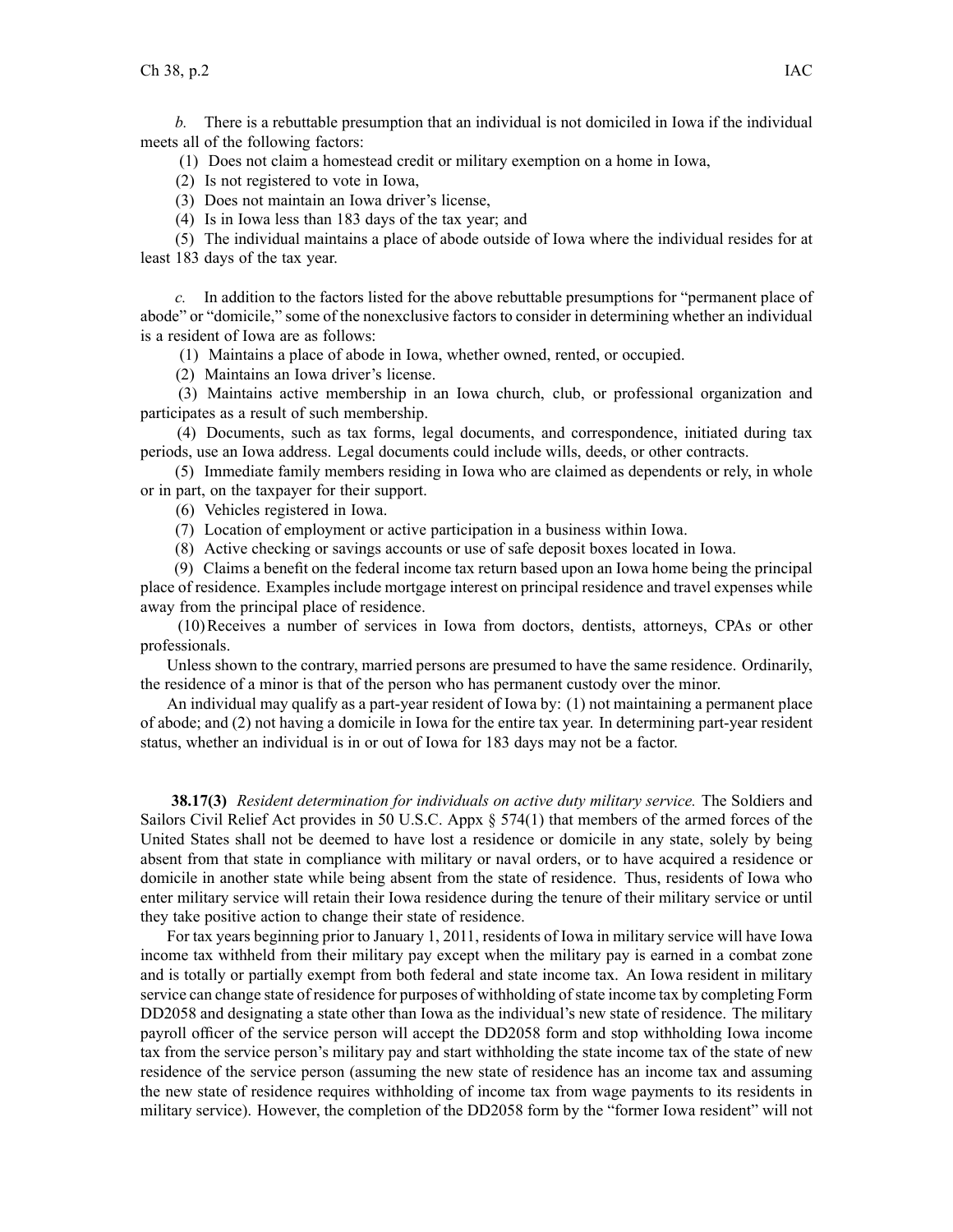be considered as <sup>a</sup> valid change of residence for Iowa income tax purposes unless the service person was physically residing in the new state of residence at the time the DD2058 form was completed and the service person took other actions to show intent to change state of residence. Other actions to show intent to change state of residence would include: (1) registering to vote in the new state; (2) purchasing real property in the new state; (3) titling and registering vehicles in the new state; (4) notifying the state of previous residence of the state of residence change; (5) preparing <sup>a</sup> new last will and testament which indicates the new residence; and (6) complying with the tax laws of the state of new residence. For tax years beginning on or after January 1, 2011, see rule 701—40.76(422) regarding the exemption of active duty pay for both resident and nonresident members of the armed forces, armed forces military reserve, or the national guard.

Military personnel who are residents of other states and who come to Iowa as <sup>a</sup> result of military or naval orders, but who later decide to become legal or actual residents of Iowa, or military personnel who purchase residential property in Iowa and claim homestead credits or the military exemption for the property for property tax purposes are presumed to be residents of Iowa for income tax purposes.

Military personnel who are not residents of the state of Iowa and who receive military pay for service in Iowa shall not be considered to have received this income for services performed within Iowa or from sources within Iowa. These nonresidents of Iowa will be taxable on nonmilitary wages for personal services in Iowa they receive while stationed in Iowa. These individuals will also be taxable to Iowa on incomes they receive from businesses, trades, professions, or occupations operated in Iowa during the time they are stationed in Iowa as well as on nonmilitary incomes from any other sources within Iowa.

Since military nonresidents of Iowa cannot be taxed on their military pay while they are stationed in Iowa, the military pay cannot be considered for purposes of Iowa'staxation of nonresidentsin accordance with the Servicemembers Civil Relief Act, Public Law 108-189. The military pay of the nonresident of Iowa must be excluded from the computation of the nonresident credit set forth in rule 701—42.5(422). This exclusion from the computation of the nonresident credit applies to military pay of nonresident servicemembers who are in an active duty status as defined under Title 10 of the United States Code.

For tax years beginning before January 1, 2009, spouses of military personnel who earn wages and other incomes from Iowa sources are taxed on these incomes similarly to other nonresidents of Iowa. Spouses of Iowa resident military personnel who were nonresidents of Iowa at the time of the marriages with the Iowa residents will not be considered to be residents of Iowa until they actually reside in Iowa with their husbands or wives. For tax years beginning on or after January 1, 2009, spouses who earn wages from Iowa sources are not subject to Iowa income tax on these wages if one spouse who is presen<sup>t</sup> in Iowa is <sup>a</sup> member of the armed forces, the other spouse is presen<sup>t</sup> in Iowa solely to be with the military spouse, and the spouse who is <sup>a</sup> member of the armed forces maintains <sup>a</sup> domicile in another state. This treatment for tax years beginning on or after January 1, 2009, is required by the Military Spouses Residency Relief Act, Public Law No. 111-97.

#### **38.17(4)** *Examples of resident determination.*

*a.* Fred and Mary were domiciled in Iowa when Fred retired in 1994. They have <sup>a</sup> house in Iowa and <sup>a</sup> condominium in Florida. Prior to 1994, Fred and Mary spen<sup>t</sup> approximately four months in Florida and the remaining eight months in Iowa. Fred owned <sup>a</sup> small business when he retired and was retained as <sup>a</sup> consultant and remained <sup>a</sup> member of the board of directors after retirement. Fred and Mary have friends and family in both Iowa and Florida. They are also involved in the activities of the local country club as well as other civic and service organizations in both locations. When Fred retired, he and Mary decided to spend more time in Florida, especially during the winter months. They usually leave for Florida in late October and return to Iowa in early April. They have transferred their automobile registrations to Florida and they have acquired Florida driver's licenses. They have registered to vote in Florida and have voted in Florida elections. They visit doctors and dentists in both locations as the need arises. They maintain bank accounts in both locations and have mail sent to the location at which they are physically residing. Fred and Mary usually return to Iowa for the Thanksgiving and Christmas holidays and Fred returns once <sup>a</sup> month to attend board meetings. They do not claim <sup>a</sup> homestead credit or military tax exemption on their Iowa home, but they do use their Iowa address on most of their legal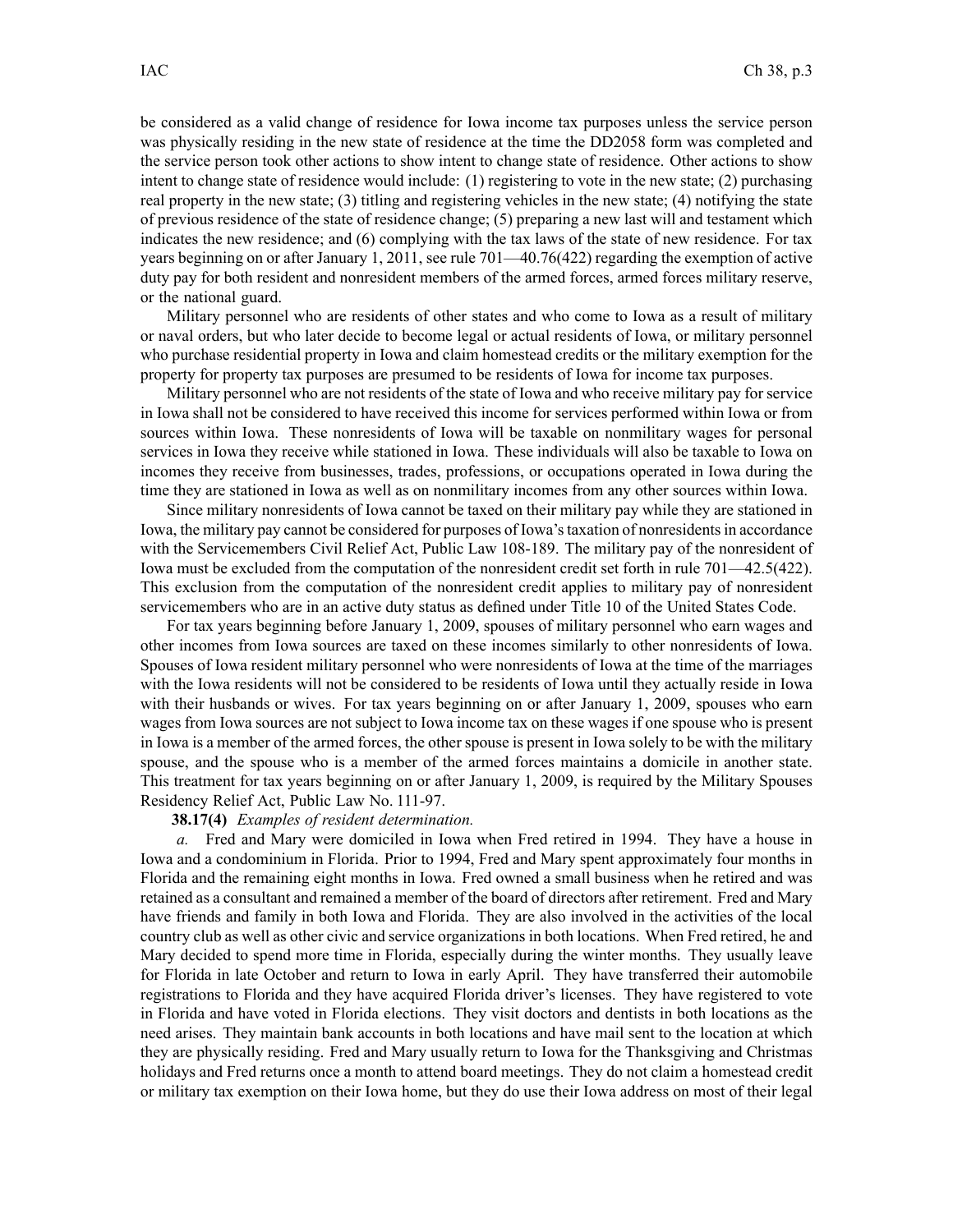documents and on their federal tax return. They also travel and vacation during the winter months and oftentimes leave Florida to vacation.

Fred and Mary would be considered Iowa residents because they have retained <sup>a</sup> permanen<sup>t</sup> abode in Iowa.

*b.* Susan takes an apartment in Des Moines when her employer assigns her to the region office of <sup>a</sup> large accounting firm for <sup>a</sup> temporary period. She spends more than 183 days in Iowa, but she returns to her apartment in Ohio once <sup>a</sup> month to visit her friends and to check her mail. She intends to return to Ohio when her assignment in Des Moines is terminated. She has retained her Ohio driver's license and she is registered to vote in Ohio.

Susan would not be considered to be an Iowa resident because she has not established <sup>a</sup> "permanent" place of abode in Iowa, even though she is present in Iowa for more than 183 days. Also, she has not had a definite abandonment of her former domicile. Susan would be taxed on her Iowa income as <sup>a</sup> nonresident. However, if Susan was assigned to Des Moines on <sup>a</sup> permanen<sup>t</sup> basis, she may be considered an Iowa resident even though she retains her apartment in Ohio.

*c.* John is an over-the-road truck driver and his job takes him out of Iowa for approximately 240 days <sup>a</sup> year. He is married and his wife, Mary, lives in Marshalltown, Iowa. His two school-age children attend school in that community and Mary also has <sup>a</sup> part-time job as <sup>a</sup> nurse for the neighborhood clinic. John gets home for most weekends and for the holidays. He is registered to vote in Iowa and utilizes the Iowa homestead and military tax exemptions. He does not own any other real property excep<sup>t</sup> <sup>a</sup> lakeside cabin in Minnesota, where the family vacations during the summer.

John would be considered an Iowa resident even though he is not presen<sup>t</sup> in the state for more than 183 days because John intends to return to Iowa whenever he is absent and has not taken any steps to establish residency in any other state.

*d.* Wilber, who is <sup>a</sup> resident of Idaho, has <sup>a</sup> heart attack while vacationing in Iowa. He is hospitalized in the University Hospitals in Iowa City. While there, the doctors also discover that he has <sup>a</sup> rare blood disorder and Wilber is confined to the hospital for nearly nine months, during which time he receives treatment.

Wilber's presence in Iowa is for <sup>a</sup> medical emergency. When an individual suffers <sup>a</sup> medical emergency while presen<sup>t</sup> in this state for other purposes and cannot be realistically moved from the state or in situations where an individual is confined to an institution as <sup>a</sup> result of seeking treatment, the time spen<sup>t</sup> in Iowa would not count toward the 183-day rule. Also, Wilber's hospital room would not be considered <sup>a</sup> permanen<sup>t</sup> place of abode.

*e.* Chuck and Linda both worked for <sup>a</sup> major manufacturing company in Iowa and both of them decided to take advantage of an early retirement package offered by their employer. They do not have any children, but Chuck has <sup>a</sup> brother who lives in Davenport, Iowa, and Linda has <sup>a</sup> sister who lives in Phoenix, Arizona. After retirement, Chuck and Linda sell their house and purchase <sup>a</sup> motor home. They spend their time traveling the United States and Canada. They do not have <sup>a</sup> place of abode in any state as they live in their new vehicle. They do not spend more than 183 days in any state during the year. They retained their Iowa driver's licenses and their motor home is registered in Iowa. They also have bank accounts in both Iowa and Arizona, and they have their mail sent to Chuck's brother as well as Linda's sister. They show Iowa as their state of residence for federal income tax purposes. They are not registered to vote in any state.

Chuck and Linda would be considered residents of Iowa. They have notshown an intention to change domicile and remain in another state permanently or indefinitely.

This rule is effective for tax years beginning on or after January 1, 1995.

This rule is intended to implement Iowa Code sections 422.3, 422.4 and 422.16.